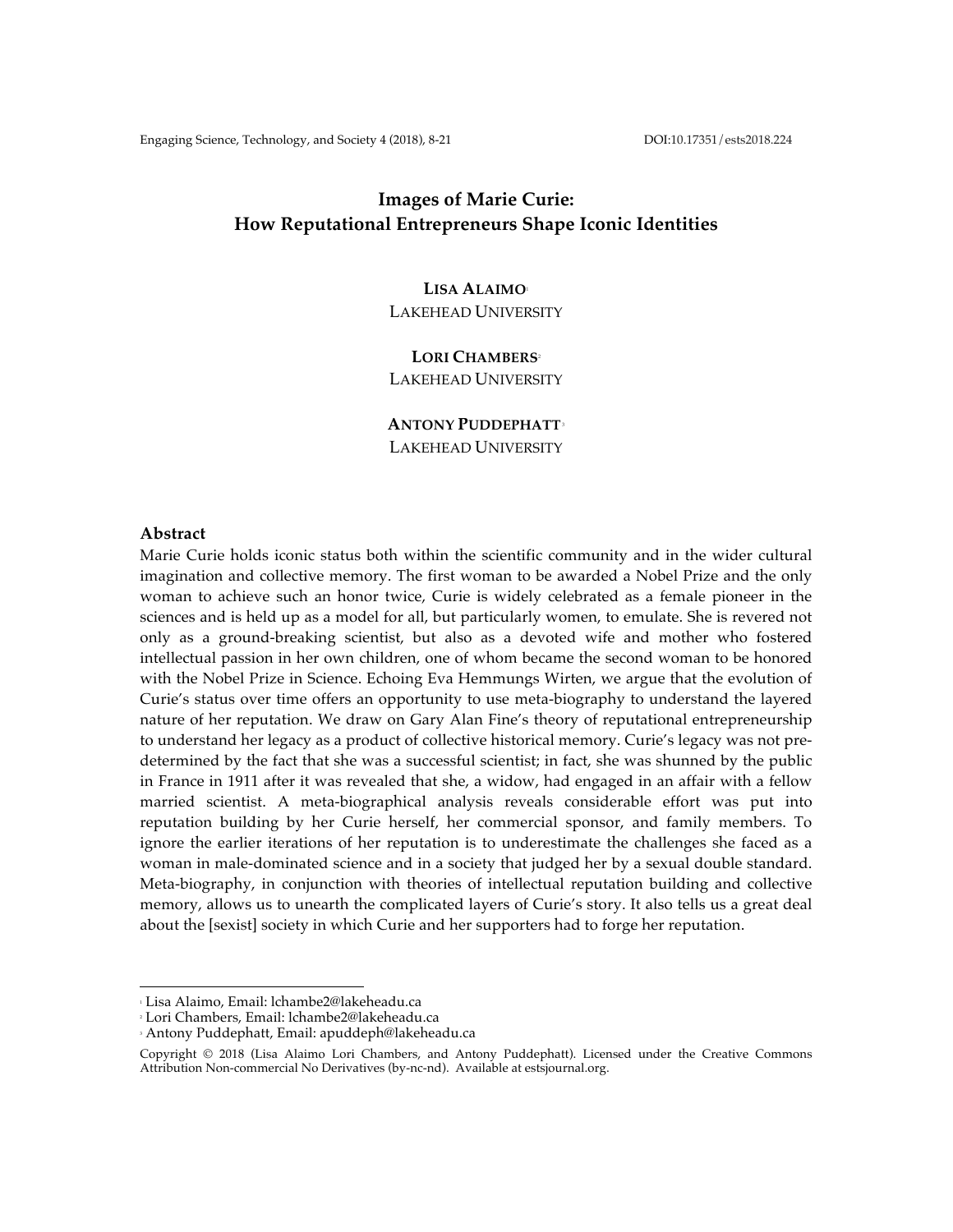### **Keywords**

Marie Curie; women scientists; science; reputations; biography

### **Introduction**

Marie Curie holds an iconic status both within the scientific community and in the wider cultural imagination and collective memory (Emling 2012; Gidel 2008; Giroud 1981; Goldsmith 2005; Hemmungs Wirten 2015a; Ivimey 1964; Jardins 2010; Lemire 2001; Macklis 2002; Quinn 1996; Redniss 2010; Reid 1974; Trotereau 2011; Waltar 2004). With her husband, Pierre Curie, and a third collaborator, Henri Becquerel, in 1903 she was the first woman to be awarded the Nobel Prize in Physics, for the discovery of spontaneous radioactivity. After her husband's early death, she replaced him as a professor at the Sorbonne, becoming the first woman to hold such a post, and won her second Nobel Prize, this time alone and in Chemistry, in 1911. She was the first person to achieve this honor twice. Perhaps not surprisingly, Curie is widely celebrated as a female pioneer in the sciences and is held up as a model for all, but particularly women, to emulate. She is revered not only as a ground-breaking scientist, but also as a devoted wife and mother who fostered intellectual passion in her own children, one of whom, Irene Joliot-Curie, became the second woman to be honored with the Nobel Prize in Science. In this context, she is a kind of superwoman of science, achieving the prominence of a man while still fulfilling the gendered expectations of marriage and motherhood. However, she has not always been viewed as a hero(ine).

As Eva Hemmungs Wirten (2015b) has noted, the evolution of Curie's status over time offers an opportunity to use meta-biography to understand the layered nature of her reputation. We also draw on the sociology of intellectuals and reputations (Camic and Gross 2001; Frickel and Gross 2005), and especially Gary Alan Fine's (2001) theory of reputational entrepreneurship, to understand the creation of her identity by active agents working to define her collective historical memory. Curie's legacy was not solely determined by the fact she was a successful scientist; rather, her meta-biography reveals considerable effort was put into reputation building by Curie herself, her commercial sponsor, and family members.

At the time of her first Nobel Prize, Curie was a wife living in the shadow of her husband. With his death, she achieved national prominence as a tragic widow who continued what was initially perceived to be her husband's work. As a woman, however, she was subject to scrutiny in her personal life, and many in France were scandalized by rumors that she had engaged in an affair with a married fellow scientist. Her work in World War One, using her discovery to bring x-rays to thousands of injured soldiers, helped to rehabilitate her reputation. But it was her biography of her husband (Curie 1923), and two promotional tours of the United States, funded by the American Marie Mattingly (Missy) Meloney, which began the process of establishing her status as a scientific icon. This reputation was further cemented in the biography written by her daughter, (Curie-Labouisse 1938), which was also influenced by Missy Meloney. Her granddaughter, Helene Langevin-Joliot, continues to reinforce this legacy by acting as a gatekeeper to personal papers and documents used by contemporary biographers.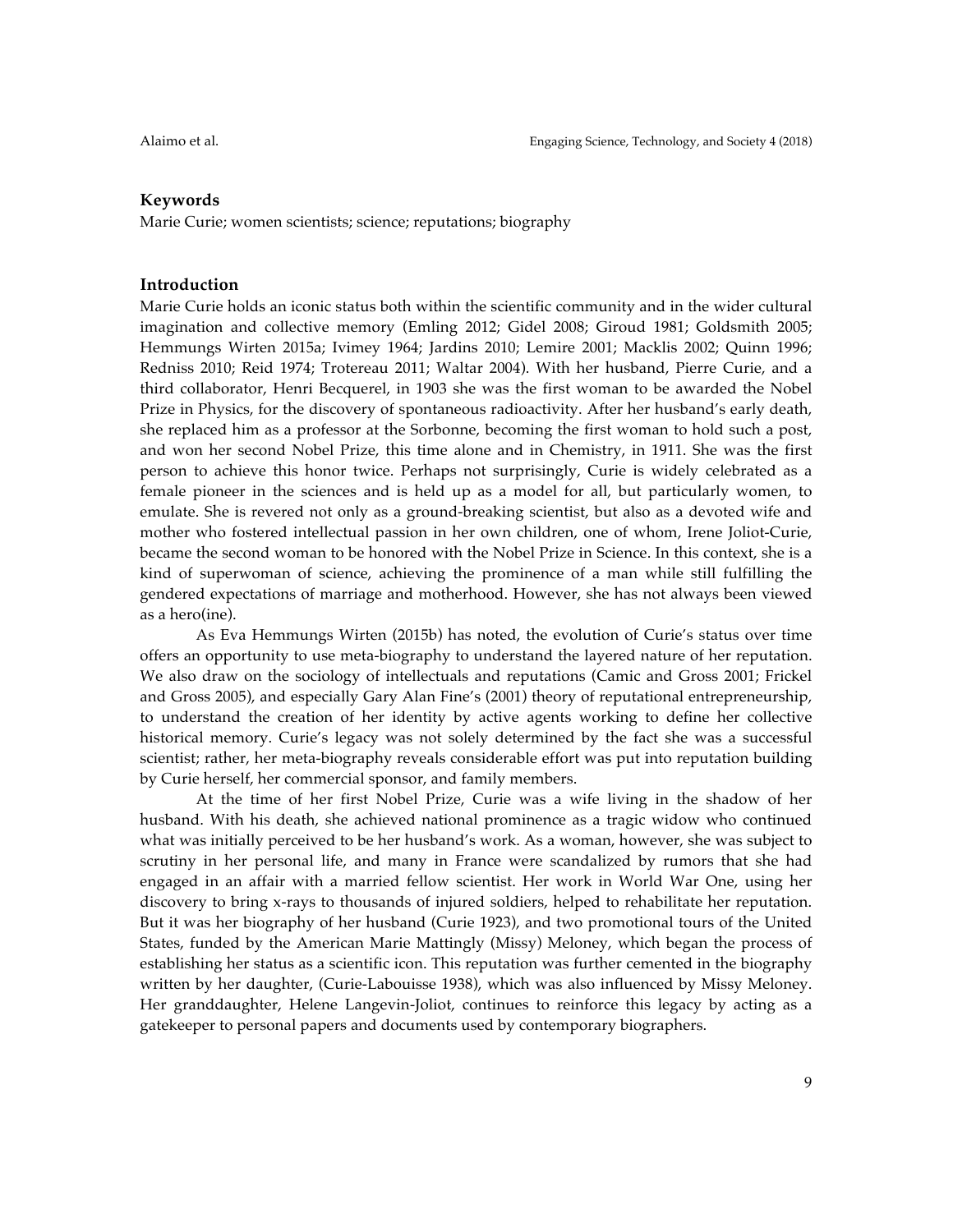Recent works on Curie, both for adults and for children, exclusively endorse the heroic version of her story (Birch and Birmingham 1996; MacLeod 2004; Venezia 2002; Wishinsky 2003). However, to ignore the earlier iterations of her reputation is to underestimate the challenges she faced as a woman in male-dominated science and in a society that judged her by a sexual double standard. The use of meta-biography, in conjunction with the sociology of intellectuals, as well as theories of reputation building and collective memory, allows us to unearth the complicated layers of Curie's [her] story. It also tells us a great deal about the [sexist] society in which Curie and her supporters had to forge her reputation. In making this argument, we challenge Eva Hemmungs Wirten's (2015b, 2) assertion that Curie's experience was "so extraordinary that it cannot be abstracted or generalized…[and] the only story Marie Curie can tell us is the one about her."

#### **Methodology and Framework: Meta-biography and Reputational Entrepreneurs**

Biography, as Shortland and Yeo (1996, 1) noted, is one of the "most popular yet least studied forms of contemporary writing." Biography has been one of the "principle narrative modes in the history of science" (Greene 1996, 727), and biographies have had enormous popular appeal and commercial success. The reputation of biographies themselves, however, has been ambiguous, as they are often perceived as self-promoting, particularly autobiographies and biographies written by relatives and collaborators, the type of sources that are most common in the Curie story. Hemmungs Wirten (2015b, 600) has argued traditional biographies like these are often rightly criticized for their reification of the history of science as the story of "so-called great men." As a woman, Curie represents an anomaly in this genre, but studies of her nonetheless reinforce the "discovery myth" and the image of science as an individual, rather than a collective, endeavor (Browne 2010).

Hemmungs Wirten (2015b) argues that "meta-biography," or the use of a set of biographies taken together to consider a biographical subject from a number of narrative angles, can reduce this bias. Rather than learning about her story from the partial perspectives and interests of just one biographer, a meta-biographical analysis allows for the consideration of multiple perspectives on her life. Further, we are able to see how her life and identity take shape over time as a result of these biographies themselves being a part of the reputation-building process. With regard to Marie Curie, Hemmungs Wirten argues a high volume of biographical information exists (the foundational texts of which were written by Curie and her family members), making it possible to conduct a detailed meta-biography of her legacy and reputation. By using these as primary source materials, instead of diaries, lab notes, research papers or personal letters, meta-biography provides a "composite construct of different memory cultures" and illustrates the changeability of historical reputations (Rupke 2008, 140). We are inspired by this methodological approach, and, as such, draw on multiple biographical sources to better understand the construction of Curie's reputation over time. The most important of these sources are Curie's biography of her husband and her daughter's biography of her (Curie 1923; Curie 1938); these are supplemented by evidence and opinions from 23 subsequent biographies of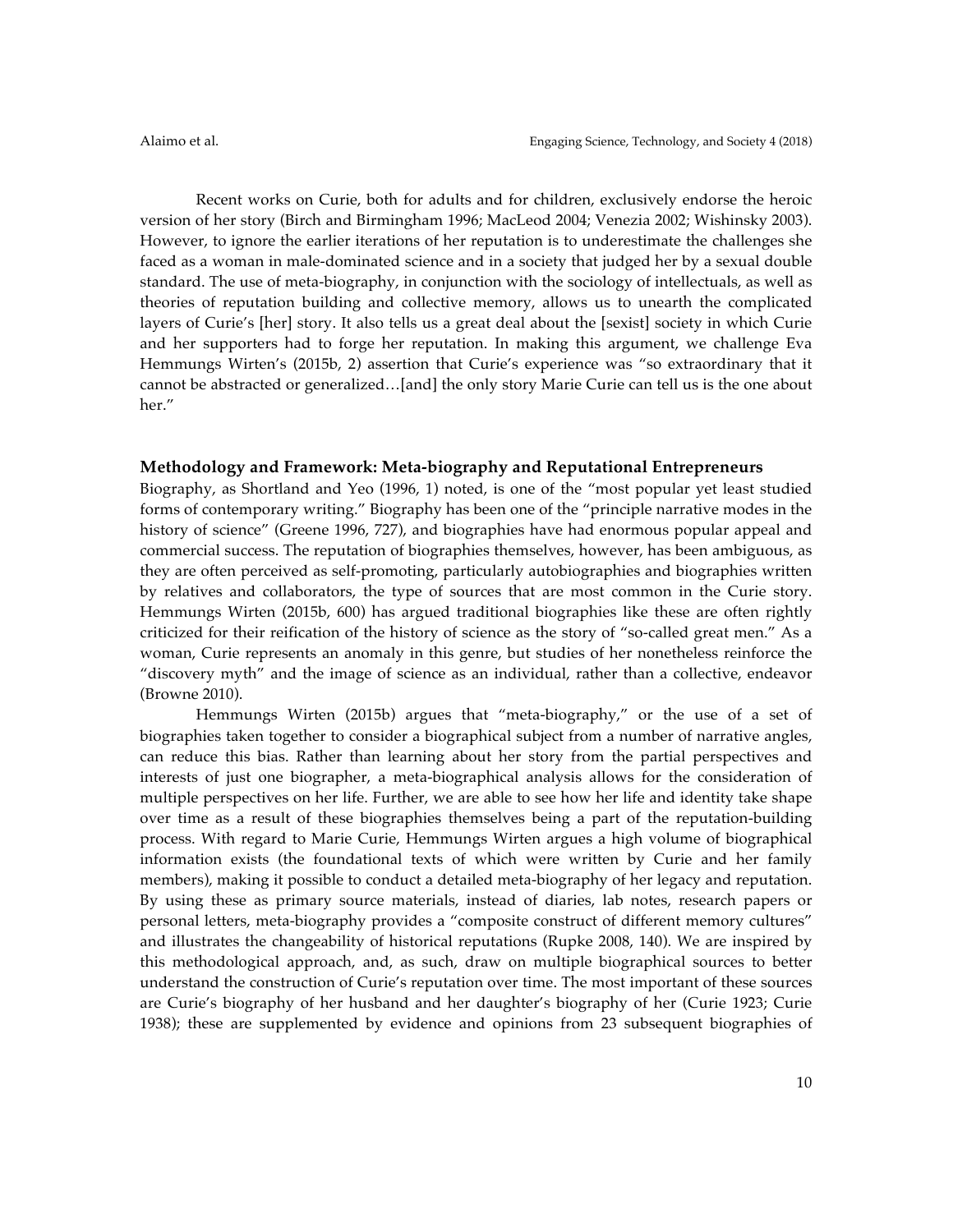Curie, written for both children and adults (Birch and Birmingham 1996; Emling 2012; Gidel 2008; Giroud 1981; Goldsmith 2005; Hemmungs Wirten 2015a, 2015b; Illman 1992; Ivimey 1964; Jardins 2010; Langevin-Joliot 1998; Lemire 2001; MacLeod 2004; Macklis 2002; Miller 2007; Pycior 1993; Quinn 1996; Redniss 2010; Reid 1974; Trotereau 2011; Venezia 2009; Waltar 2004; Wishinsky 2003).

As an interpretive lens for our meta-biographical data, we draw on the sociology of intellectuals perspective, which recognizes so-called individual behavior, success, and reputations are always given life through the social contexts within which individuals find themselves (Camic and Gross 2001; Puddephatt and McLaughlin 2007; Frickel and Gross 2005). Indeed, in developing the *Structure of Social Action*, Talcott Parsons elevated and ensured the lasting popularity of the work of European thinkers such as Durkheim, Weber, and Pareto, but neglected the American "institutionalists" such as Hamilton and Ayres, whose own theoretical agendas were nevertheless quite in line with his ideas (Camic 1992). Since the ideas of the institutionalists did not seem to be a significant divergence from Parsons' own theoretical agenda, Charles Camic argues, his decision to exclude them must have been a result of their increasingly negative reputation at Harvard, where Parsons was located. Intellectual choices, and the reputational outcomes of the thinkers who are implicated in such choices, cannot be detached from the interpersonal network dynamics in which they are embedded. Indeed, Michelle Lamont (1987) makes a similar case, in the other direction, for how Jacques Derrida became a famous French intellectual. For Lamont, Derrida ascended in stature not only because of the strength of his ideas, but also due to how his reputation was established differently in France—where his popularity was due to his relevance in mainstream culture––and in North America––where his influence relied much more on professional literary institutions and journals. Neil McLaughlin (1998) considers the opposite problem of "how to become a forgotten intellectual," in reference to Erich Fromm, who was once quite popular but quickly went out of fashion due to the disfavor resulting from his attempt to mix ideas from Freudians and Marxists, hence being labeled by both camps as unorthodox. He was also caught in the margins between Sociology and Psychology and slipping between the cracks of professional academia and writing for public audiences, choices that would further harm his reputation in influential circles. These studies of intellectual reputation making are important, since the success of intellectuals cannot be adequately understood without an accurate understanding of how social contexts, networks of relationships, and interpersonal dynamics construct the intellectual biographical subject, and expand or limit his or her opportunities for success.

Gary Alan Fine's (2001) theory of "reputational entrepreneurs" is also useful as a theoretical lens. Fine developed the concept of reputational entrepreneurs to explore both celebrated and demonized figures in collective memory, and prompts us to ask similar questions about how Curie's legacy was formed and sustained. Much like the literature on the sociology of intellectuals, Fine (12) asserts that individuals are not remembered or commemorated by chance. Instead, "reputation must be built by the actions of the artist (or in this case, scientist), his or her significant others, and by those institutions or persons who hope to gain by creating prominence." Such reputational entrepreneurs become "gatekeepers" in "the politics of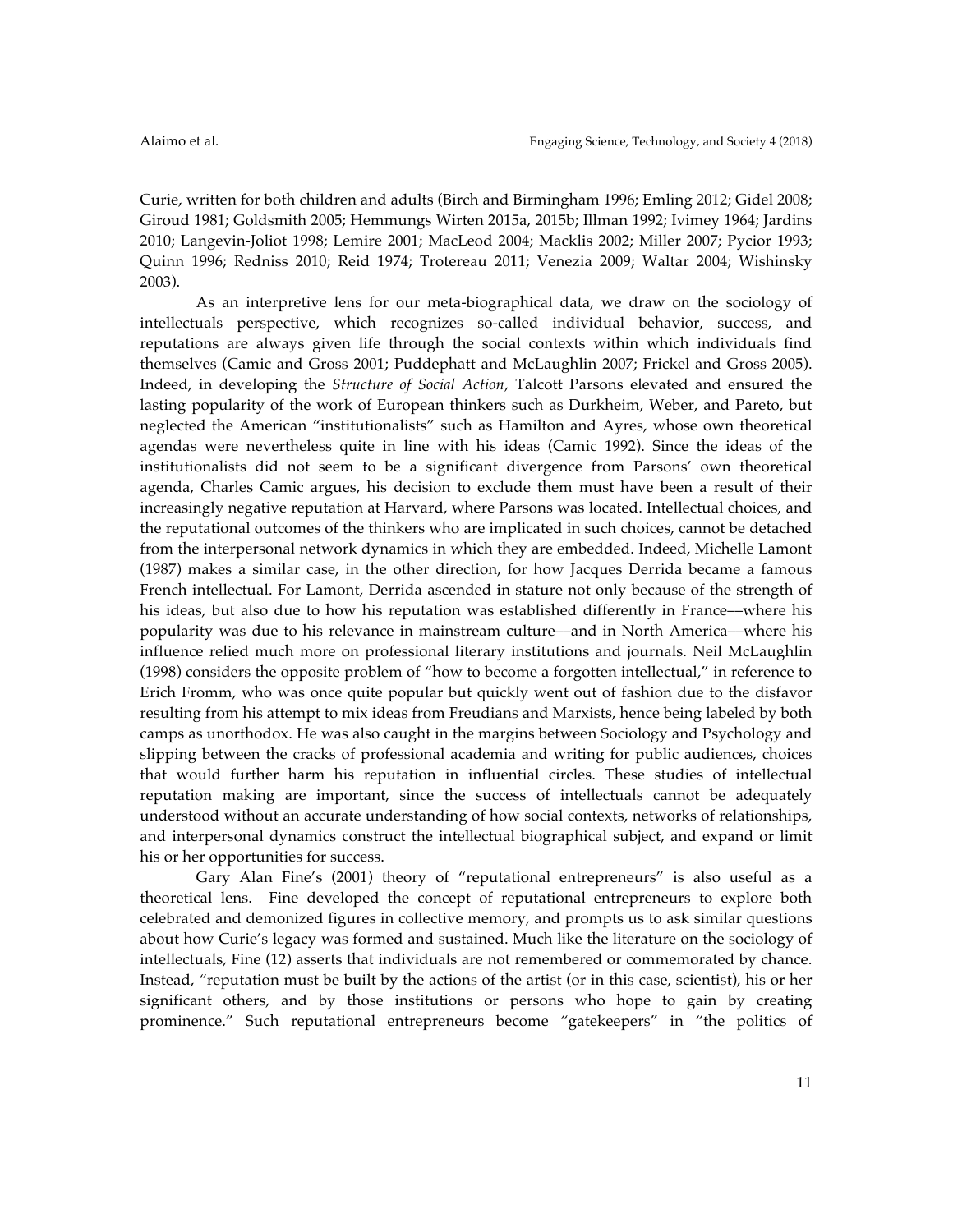memory," and "with their own interests and patterns of relations, create heroes who are appropriate for distinct groups; they construct plausible claims and appealing warrants in an attempt to persuade others that their interpretation deserves to be accepted" (13). Fine also notes that reputations are always relative to the person in question, the actions of reputational entrepreneurs, the interpretations of audiences, as well as the cultural milieu in which the claimsmaking processes take place. In this context, "the way that we remember historical figures is linked to current concerns" (21).

In these theoretical contexts, Curie's reputational story is particularly interesting from a feminist perspective. Multiple studies have illustrated how women in a range of fields from science to literature and the fine arts face greater barriers in achieving long-standing recognition for their work than do men (Harding 1998; Lang and Lang 2001; Lorber 1980; Spender 1982; Tuchman and Fortin 1984; Tuchman 1980). The "social organization of training, production and distribution influences who can become famous" and systemically disadvantages women (Tuchman and Fortin 1984, 74). Women are more likely to serve as reputational entrepreneurs for men, particularly their husbands, than men are to celebrate the memory and achievements of women, even their wives (Lang and Lang 2001). Not only did and do women have to work harder and achieve more than men for their work to be recognized, but they also have to be particularly persistent, and lucky, for such achievements to be remembered in posterity. Family context and familial connections are also more important in the reputation building of women who are judged if they are not "charming" (Tuchman and Fortin 1984, 77). Moreover, women, even more so than men (Adut 2008; Fine 1997; Gamson 2001), are vulnerable to scandal in the creation of memory and reputation; women's sexual "transgressions" are too often interpreted as a sign of social and "institutional decay" or the decline of the nation and family values (Israel 1997). In this theoretical context, we consider a number of questions. How did the fact that Curie was a woman in a field dominated by men shape the ways in which her story would be presented to, and understood by, the wider public? What elements of her story were most important in establishing her status as a feminist icon and a founding mother of science? What actions threatened her reputation as a woman scientist? How were threats to her reputation countered? Who promoted her public visibility, and when and why were such efforts successful?

We argue that five core reputational entrepreneurs, over three broad periods of time, created the image of Marie Curie as female pioneer in science that is now so engrained in the popular imagination. In the early years of her career, Marie Curie's husband, Pierre Curie, made it possible for Curie to engage in scientific inquiry and ensured her contributions to their work would be recognized in the wider scientific community. After Pierre's untimely death, Curie herself continued her scientific discoveries and worked actively, both in writing her biography of Pierre Curie and through promotional tours in the United States sponsored by Marie Meloney, to establish her reputation and to obtain funds for further research. In the years immediately after Marie Curie's death, her daughter, Eve Curie-Labouisse, published what remains the most influential biography of Curie and established the Curie family legacy. This iconic family status has been carefully guarded and reinforced into the present by Helene Langevin-Joliot, Curie's granddaughter.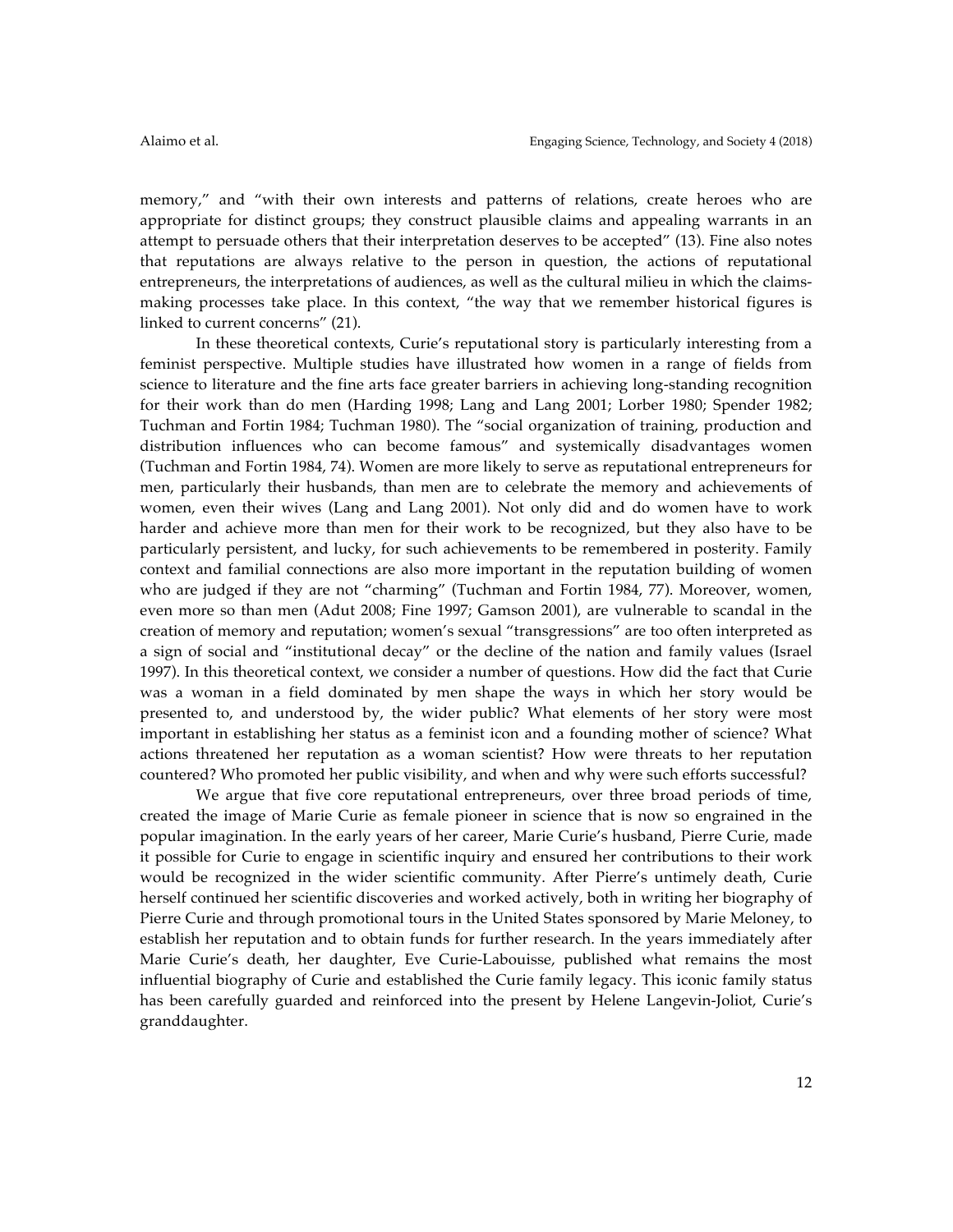#### **The Early Years: Pierre Curie as Reputational Entrepreneur**

Through his insistence that his wife be recognized for her intellectual contributions to their joint work, Pierre Curie was Marie Curie's first "reputational entrepreneur." The two met in the scientific community in Paris. At the time, Pierre Curie, aged 35, was established in the field of physics, and Marie Sklodovska, aged 26, was a graduate student. Pierre Curie was already well known for his pioneering work in crystallography, magnetism and piezoelectricity. The couple married on July 26, 1895, and commenced a successful eight-year partnership. In 1897, they began their famous collaborative research on radioactive elements (Curie 1938). Together, the Curies proved the emission of rays was an atomic property they would call radioactivity. Marie Curie discovered two elements that were active in emitting radioactive rays: polonium and radium. This discovery led to her, along with Pierre Curie and Henri Becquerel, being awarded the Nobel Prize in 1903. Initially, Marie Curie was not to have been included in this honor. Instead, Marie Curie, "absorbed in the persona of her husband," was regarded simply as Pierre Curie's collaborator and assistant (Pycior 1993, 314). Pierre Curie was going to be awarded the Nobel Prize without mention of her. She was depicted as "the little woman behind the great man" (Kohlstedt 2004, 3). However, Pierre Curie pleaded her contribution be recognized. Although she sat silent while her husband and colleague publicly accepted their joint honor, she nonetheless gained international legitimacy as a scientist. Yet while Marie Curie continued her understated and unpaid work, Pierre Curie was promoted to a professorship at the Sorbonne and became a member of the French Academy of Sciences (Kohlstedt 1999, 5). This should not be surprising. At the time, under French civil law, Marie Curie was not a legal person, and could not claim ownership of her intellectual property. As Hemmungs Wirten (2015a, 18) astutely observes, "by reserving the category of person for men only, the sexing mechanisms of the law fashioned the interpretative possibilities surrounding the authority, autonomy, and authorship that came with their collaboration" (Hamilton 2009; Naffine 1998).

Still, relative to other women in the sciences, Marie's supportive husband provided distinct advantages. Other women worked in labs and helped in scientific discoveries in this era, but they did not have husbands (or other male advocates) who were powerful in the scientific community and/or who publicly recognized and promoted the value of the work performed by them (Bergland 2008). In this way, Pierre was Marie's first, and perhaps most important, reputational entrepreneur. Without this support, she might have continued to work in the background, unrecognized by her contemporaries and forgotten in posterity. Helena Pycior (1993) argues Curie would have been unlikely to have a noteworthy career at all without having been married to a prominent male scientist.

Marie and Pierre continued to collaborate until Pierre's sudden and tragic death in 1906, but while he was alive, she was "an irreplaceable sidekick, a collaboration-curiosity" (Hemmungs Wirten 2015b, 602); his death may, ironically, have been the most important moment in the creation of her independent legacy and reputation. She replaced her husband as professor at the Sorbonne, becoming the first woman to hold such a post, and took over his laboratory. In 1911, Marie Curie was awarded her second Nobel Prize, for the discovery of radium. Her reputation as Pierre's long-term collaborator, and her respectability as his obviously adored wife, and then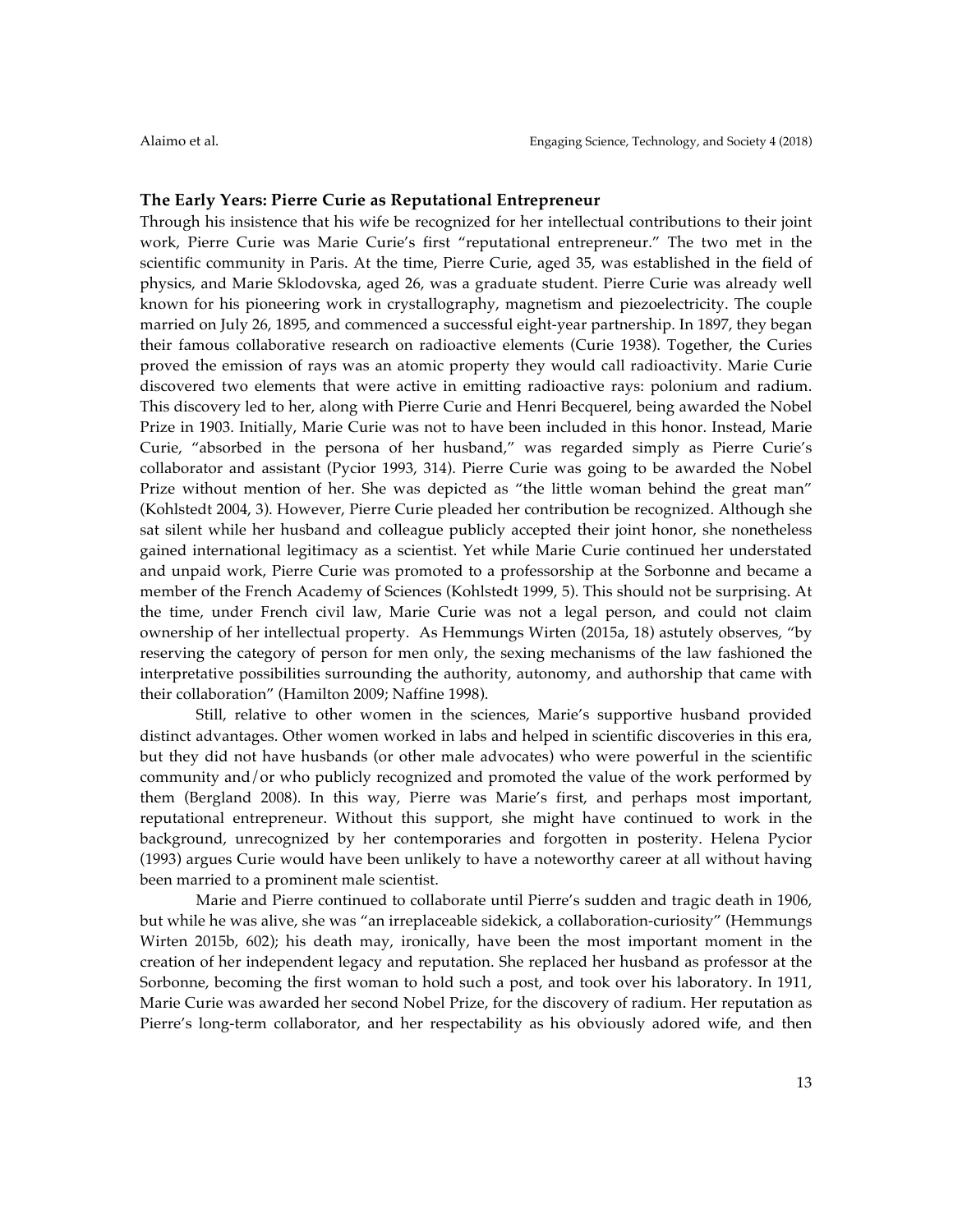widow, allowed her to continue her scientific pursuits. As a widow, however, she was also subject to very gender-specific expectations regarding her behavior outside of the laboratory.

#### **Marie Curie and Missy Meloney: Scandal and Reputational Rehabilitation**

In 1911 Curie was publicly accused of engaging in an illicit affair with a married colleague and thereby became the object of scandal and ridicule, despite her considerable scientific accomplishments. Her reputation was damaged precisely because she was a woman; the man with whom she was accused of having an affair, fellow scientist, Paul Langevin, was not subjected to similar public ridicule or shaming. Media depicted Curie as a "home wrecker," a "dissolute woman," and a "temptress" (Goldsmith 2005, 173). Ultimately, five duels were fought over Curie's honor in 1911, one by Paul Langevin himself (Hemmungs Wirten 2015a, 47). Curie's colleagues requested her dismissal at the Sorbonne. In response, Curie shied away from the press. There was no way in which words could have defended an adulterous woman from infamy in early twentieth century France. Instead, she used actions to mend her reputation with the public.<sup>4</sup> First, she quietly continued with her research program at the Sorbonne, also mentoring her own daughter. Second, with the outbreak of the First World War, she selflessly devoted herself to the Allied cause. From 1914 to 1918 she used her discoveries to assist the Red Cross (Reid 1974, 231). She equipped numerous radiological cars and set up over 200 radiological posts for treating the bullet wounds of injured soldiers. X-ray technology was used to locate bullets, aiding in their removal. Over 1,100,000 people passed through these radiological posts in 1917-1918. This hard work simply could not be ignored by the French public. Nursing the wounded was a very feminine task; despite Curie's non-traditional use of her own new technology, "caring for the wounded in battle had always been the kind of heroism women could aspire to without rocking the boat too much" (Hemmungs Wirten 2015a, 110). Her feminine war efforts were celebrated in print in France in *La radiologie et la guerre*, in 1921, aiding in the rehabilitation of her reputation.

Moreover, her research and her volunteerism captured the attention of American socialite and journalist, Marie (Missy) Meloney, who organized Curie's tour of the United States in 1921. There she spoke to huge audiences and Meloney implored her to tell Americans about her life, not simply about the life of her husband. In the new, and specifically American, postwar context of flappers and sexual liberation, women's rights and suffrage, Curie refashioned herself for public consumption. Roger Finney, a prominent sociologist in the 1930s, asserted that after the Great War "almost every aspect of the moral code [was] subject to skepticism, discussion and nonconformity" (Finney 1930, 207); in this context, audiences were receptive to a woman scientist. Roger Macklis (2002, 1648) asserts that Curie "was by nature shy, reserved, and understated, but with Meloney helping to manage her image, her fame, as both a scientist and as an exemplar of a liberated professional woman of the roaring twenties, grew to superstar

 

<sup>4</sup> Kali Israel has described a similar process in the rehabilitation of the reputation of Virginia Crawford, the adulteress in a high profile divorce in Britain, who thereafter publicly adopted a very religious persona and engaged in good works (Israel 1997, 12).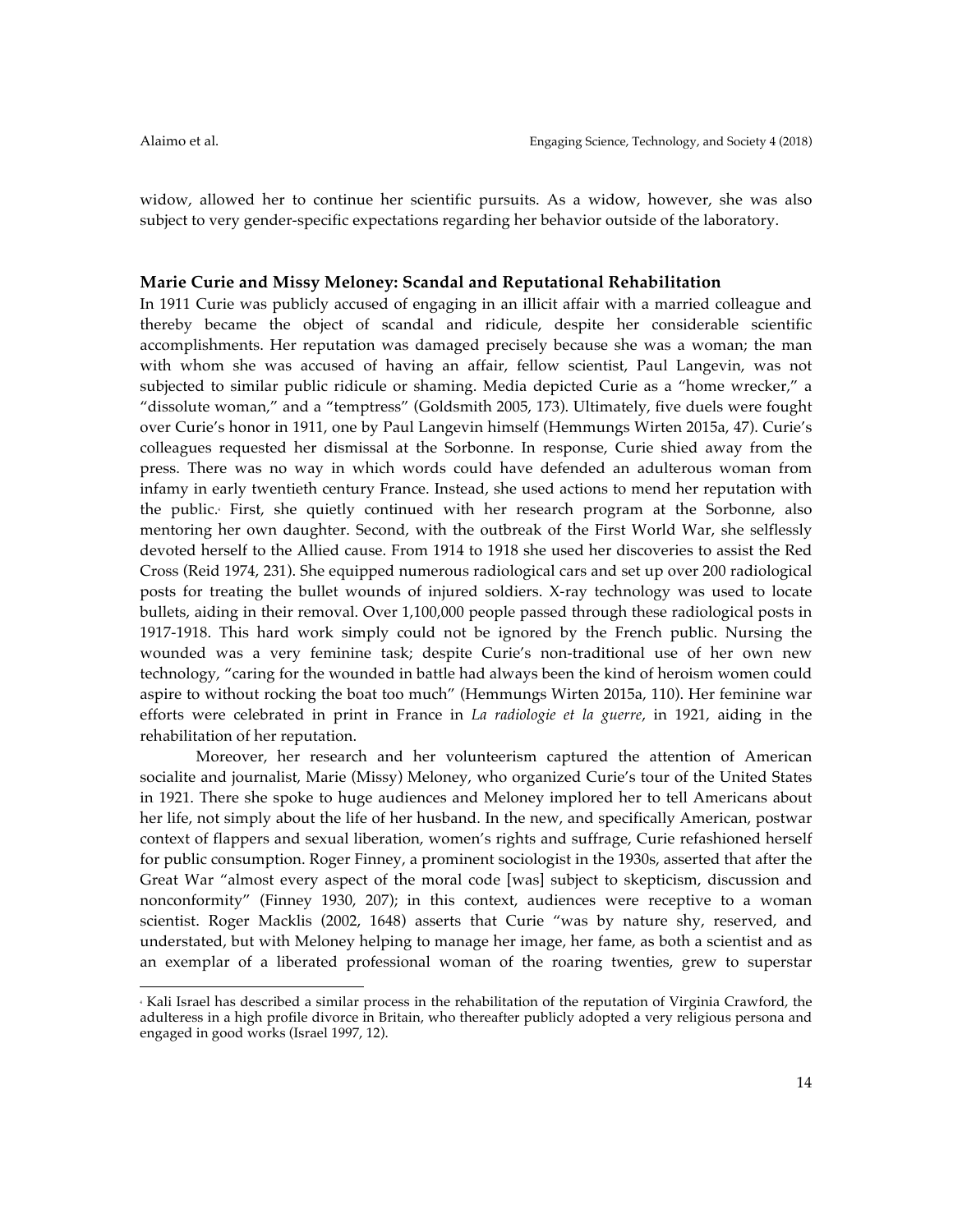proportions." In promoting the tour, Meloney characterized Curie as hardworking, deserving, and in dire need of funding for her "very important research," the potential of which had clearly been illustrated by Curie's work during the Great War. She also convinced Curie to face the press and, in her first public interview, Curie spoke of herself "as a poor scientist, living humbly, dedicated to her work and her children," elements of her biography which would be emphasized by later writers (Singer 2002). Meloney reportedly paid off American media sources to prevent them from publicizing anything related to Curie's affair with Langevin. Instead, Curie's womanly reputation was rehabilitated by emphasis on her love for her husband and her devotion to her children. By selective omission and by celebration of Curie's maternal role, Meloney was engaging in reputational entrepreneurship as she attempted to preserve positive aspects of Curie's identity (Campion and Fine 1998). Meloney also drew connections between Curie's discoveries and cancer research, suggesting that future research might provide a cure.

The tour was an enormous financial success, but it also led to the opportunity for Curie to engage in her most important activity for the rehabilitation of her reputation: her own biography of her husband, published in 1923. As Eva Hemmungs Wirten (2015b, 602) notes, "not many people today remember that Curie was her husband's biographer and fewer still can probably claim to have read *Pierre Curie.*" But writing the biography gave Curie a unique opportunity not only to chronicle the life of her husband and collaborator, but also to fashion her own reputation for posterity. Hemmungs Wirten (2015b, 605) argues the use of "I" and "we" throughout the text suggests Curie "very consciously used the biography of her husband to articulate her own role with respect to the science of radioactivity and to the 'ownership' of radium."

The book, while now largely forgotten, was very popular at the time of its writing and consolidated the public perception that Curie was herself a dedicated and successful scientist. The book also emphasized the familial nature of the Curies' approach to science and their mutual dedication to their children and family life; the fact that the biography ended with the death of Pierre allowed Curie to evade the entire question of her association with Langevin and to emphasize the mutual devotion of the Curies as scientists, as a couple, and as a family. With the publication of this book, the celebrity status Curie had built in America in 1921 became international, her reputation in France was restored, and a second tour of America followed in 1929. The tours allowed Curie to raise money to build a new laboratory, the *Institute Du Radium: Pavilion Curie*. Half of the building was assigned to Marie Curie for her to use to continue to study radioactivity, while the other half was dedicated to cancer treatment research. The creation of the Institute guaranteed Curie scientific independence and the ability to continue her research (and, by that time, the research being conducted by her scientist daughter, Irene Joliot-Curie). Although Curie herself always spoke of the Institute as a tribute to her late husband, by the time of its construction she was much more famous than he had ever been, and the Institute has provided an on-going testament to Marie Curie's scientific work and a concrete guarantee her own name will not be forgotten.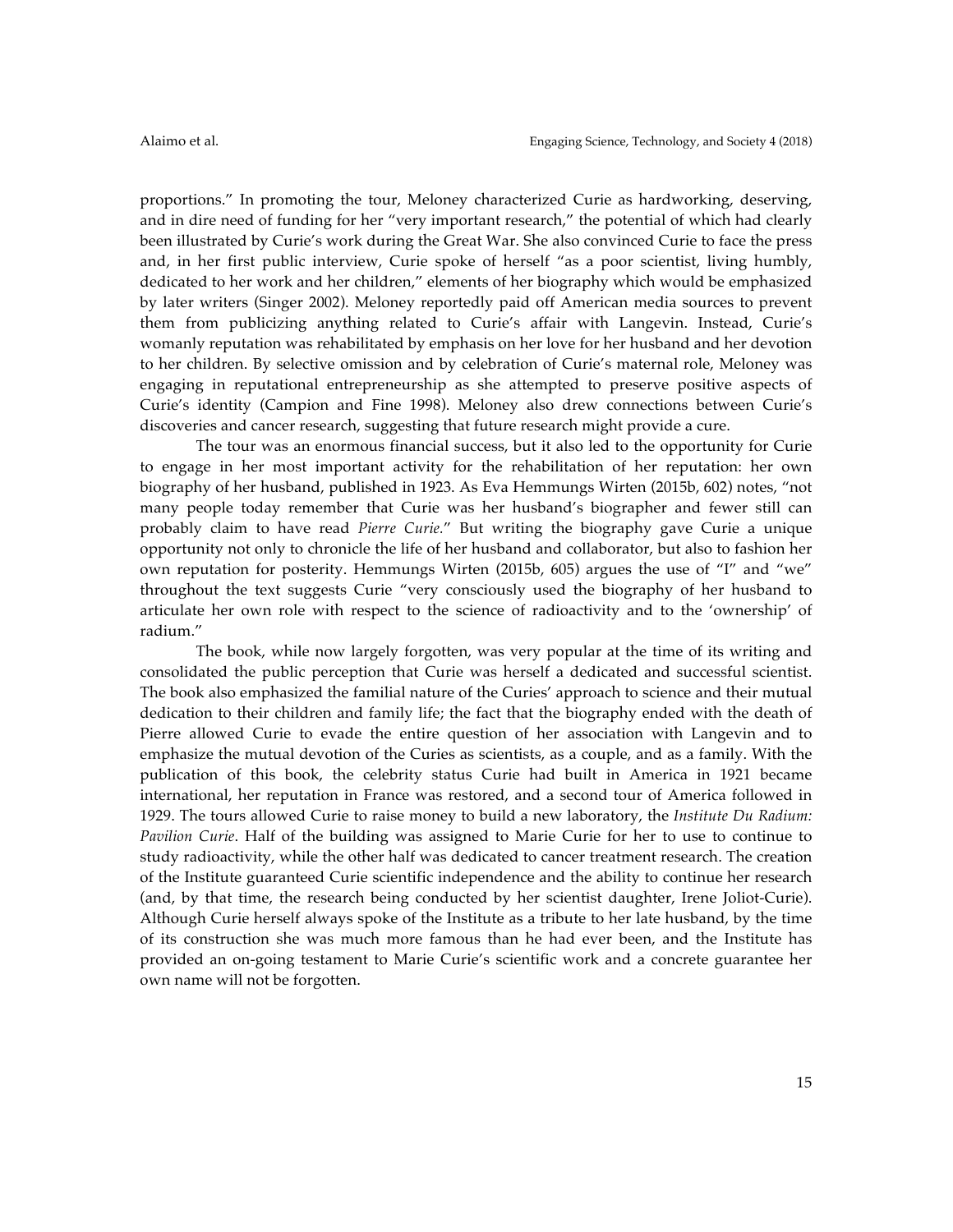# **Eve Curie and Helene Langevin-Joliot: Formal Biography and the Familial Curation of Memory**

The successful refashioning of Curie's reputation by Curie and Meloney became fully evident at the time of her death in 1934. Her obituary, written by fellow scientist and friend, Lord Rutherford, described her as "the foremost woman investigator of our age" (Rutherford 1934, 673). This image was cemented in the exceptionally popular biography of Curie, written by her daughter, and later both published as a serial in the *Saturday Evening Post* and adapted by MGM in a Hollywood movie (Hemmungs Wirten 2015a, 145). At the time of her mother's death, Eve Curie was an aspiring writer and journalist. It was Marie (Missy) Meloney who convinced Eve Curie to write a biography of her mother: *Madame Curie.* The biography was published on November 30, 1936, just short of two years after Marie Curie's death (with the English version published in 1938). While Marie Curie's biography of her husband is now largely forgotten, Eve Curie's biography of her mother remains a foundational text for those interested in the history of the Curie family. The publication date of the work is telling. Eve Curie was able to offer the first posthumous interpretation of the life of her famous mother. This biography set the tone for future accounts and commemoration. Nearly 400 pages in length, the biography described Curie as selfless and emphasized her scientific passion and the importance of her discoveries for human well being. Curie was described in heroic terms throughout the book: "one would like to tell her story like a legend" (Curie 1938: 1).

Like Marie Meloney, Eve Curie (1938) selectively omitted details of her mother's life, and focused instead on her mother's scientific achievements and her devotion to her family. For example, she wrote the following: "A scientist, devoted to her work, whose life was dignified, reserved, and in recent years especially pitiable, was accused of dishonoring the name she bore with brilliance" (Curie 1938, 272). Indeed, this was a passionate defense of Marie Curie and a clear example of Eve's efforts to shape her reputation. The descriptions of family life and of science as a familial passion and pursuit, begun by Marie Curie herself in her biography of her husband, were deepened in this work. In part, this emphasis on family countered accusations Curie had been a home wrecker, and in part it furthered the wider Curie family legend. But the details regarding family life were extensive; such information was and is often absent in the biographies of so-called great men of science for whom home and family life are considered not only irrelevant, but even a potential distraction from the work of science. The image of Curie endorsed in this biography as devoted wife, mother, and scientist has achieved significant staying power in the collective memory and most recent publications continue to rely heavily on *Madame Curie* as a primary source (Emling 2012; Goldsmith 2005; Waltar, 2004).

Eve Curie-Labouisse's work as a guardian of the reputation of the Curie family has been taken over by Helene Langevin-Joliot, Marie Curie's granddaughter. As Eve Curie-Labouisse's niece, daughter of Irene Joliot-Curie (Curie's other child), and wife of Michel Langevin (grandson of Paul Langevin), Helene Langevin-Joliot remains an active reputational entrepreneur advancing the reputations of both her grandmother and her own mother. Langevin-Joliot is herself a nuclear physicist at the University of Paris and in her 90s remains in charge of a number of Marie Curie programs and campaigns associated with the Institute. She distributes awards in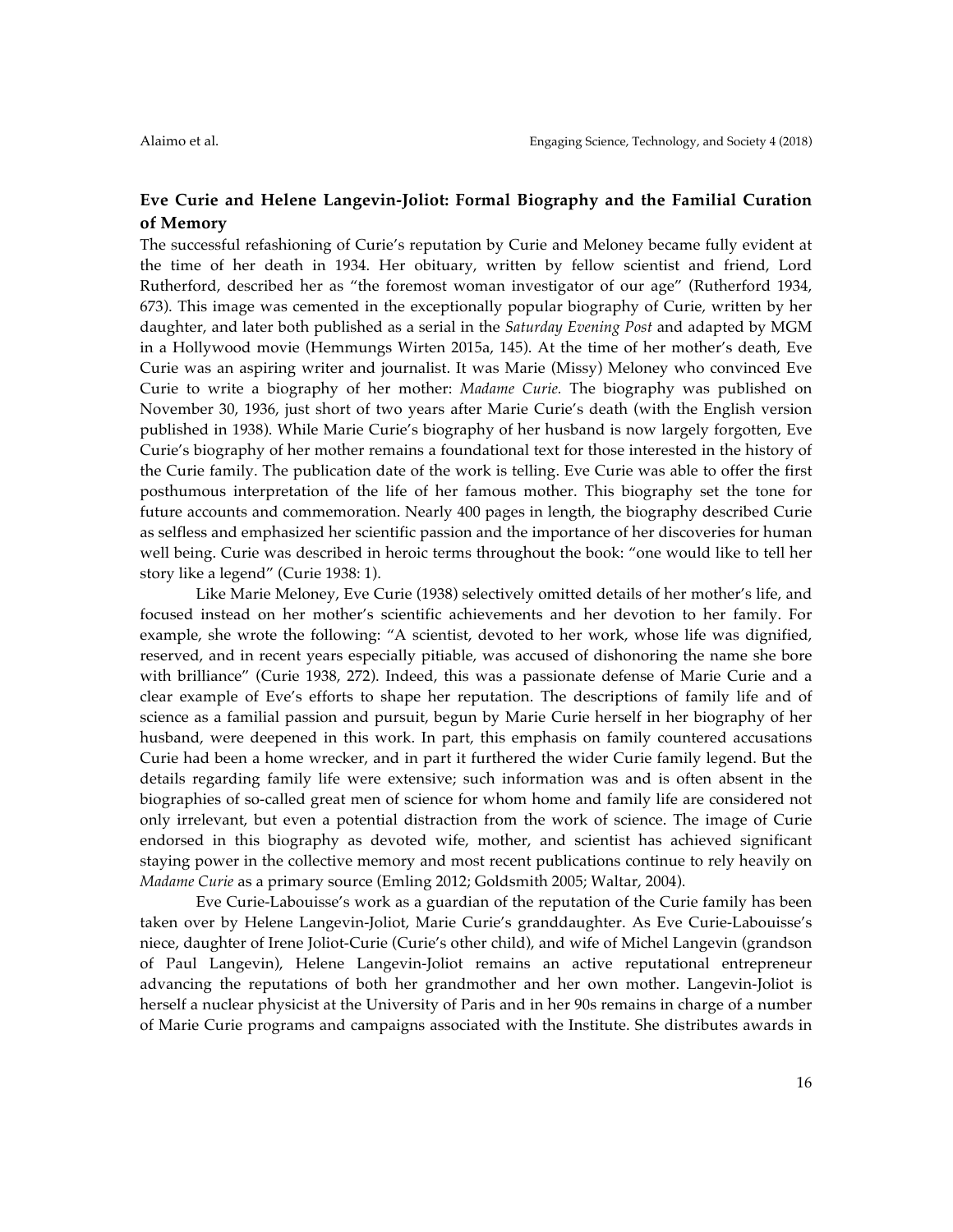honor of her late grandmother and has entertained several different interviewers and audiences (Emling 2012). Additionally, she has written biographical accounts (Langevin-Joliot 1998) and introductions/prologues to historical biographies by both Alan Waltar (2004) and Shelley Emling (2012). In aiding biographers, Joliot-Curie answers questions in text and in person. Upon request, she allows access to Marie Curie's memoirs and research notes. Langevin-Joliot confirms and legitimatizes the legacy past reputational entrepreneurs created, emphasizing her grandmother's passionate devotion to both scientific inquiry and her family.

### **Conclusion**

Building on the sociology of intellectuals and reputations, and utilizing the methodology of metabiography, we argue that Marie Curie's reputation was constructed and reconstructed over time, through the work of a number of important reputational entrepreneurs (Fine 2001). The work of these reputational entrepreneurs has ensured that today Curie is remembered as a popular icon and scientific heroine (Mills 2007; Turnbull 2007). Books for children, in particular, portray her as an example to be emulated and celebrate that her "accomplishments encouraged girls and women around the world to become scientists" (MacLeod 2004, 29). Curie is described as heroic for her extreme commitment and perseverance in her research. In making this point, authors emphasize the connection between her selfless work and her premature death due to pernicious anemia, linked to radiation exposure (Illman 1992). In this way, Marie Curie thus became an inspirational female and a martyr for science. Importantly, and perhaps ironically, given the reputational challenges she faced in 1911, she is also remembered as a devoted wife and mother, a superwoman of science who managed to have and do it all: not only was she a path-breaking scientist; she also maintained a loving marriage and exemplified devotion to two daughters who themselves were ultimately very successful. For Curie to be adequately recognized for her contributions to science, therefore, she had to conform to a script specific to women; her reputation, unlike that of her male peers, was shaped not only by her scientific achievements, but also by her so-called womanly virtues.

Her story illustrates both the specific challenges faced by a woman scientist in a world in which she was subjected to a sexual double standard and the collective, variable, and political nature of reputations more generally. While we agree with Hemmungs Wirten's (2015a, 162-164) assertions that Curie has become a "brand" and that she "consciously and creatively managed her persona so that it got her what she wanted," we add that she could not have been successful in doing so on her own. Reputation building requires collective effort, and, as the Curie story illustrates, reputations can be made and re-made over time and generations. How and why certain aspects of an individual's past come to dominate one's reputation (while other issues are muted over time) tell us much not only about the individual whose biography we examine, but also about the cultures in which reputations are built. We suggest that meta-biography as a methodology, in combination with the theory of reputational entrepreneurship and the sociology of intellectuals and scandal, offers significant potential for the exploration of the changing nature of individual reputations, and the cultural contexts in which biographies are written and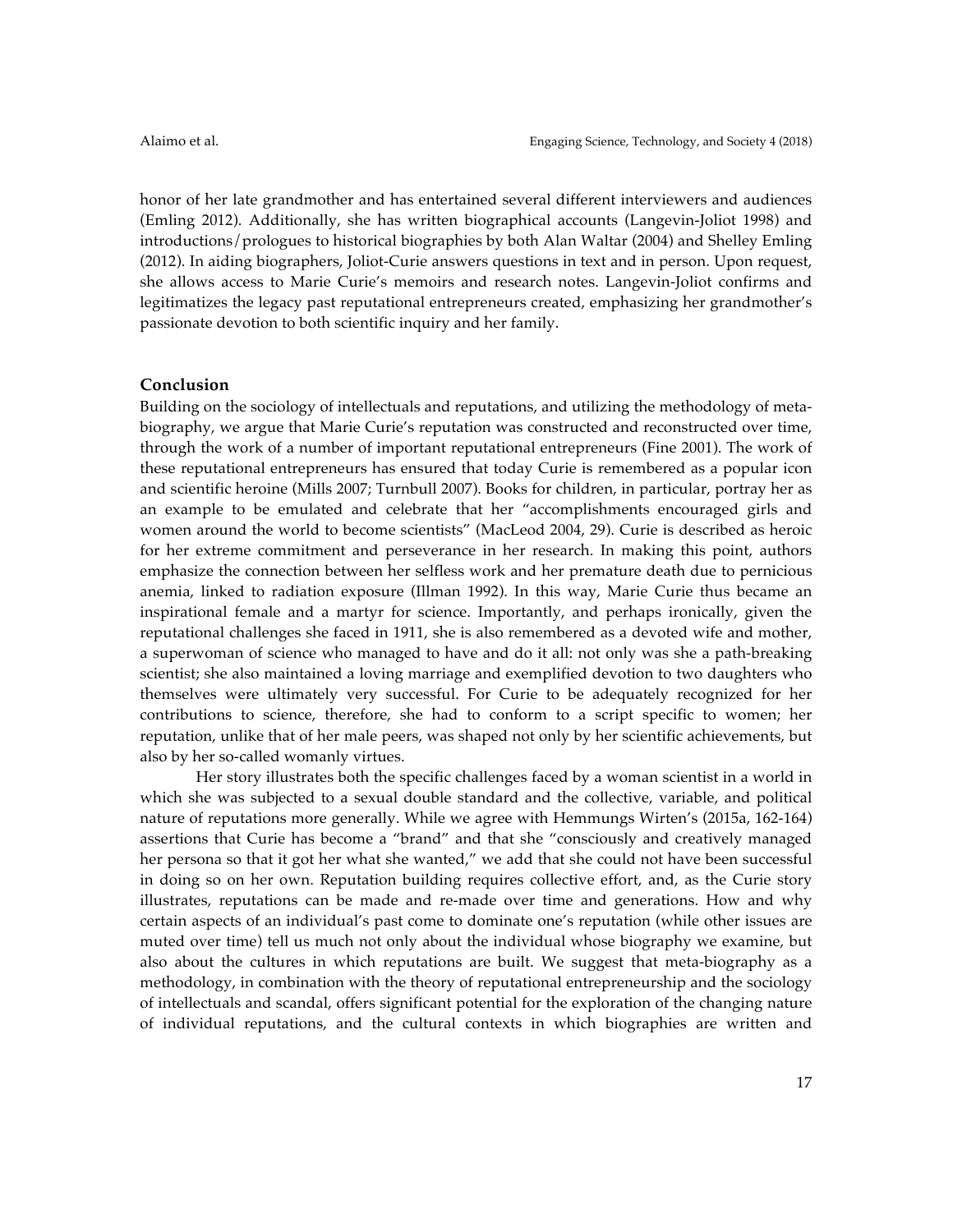promoted. This combination of methodology and theoretical approach is perhaps particularly useful in a feminist context. To what degree can we fully know our subject when unpopular aspects of the story must be muted? What do the stories we tell (and don't tell) about our hero(ine)s suggest about gendered expectations of women, not only in the past, but into the present, in the laboratory and in the home?

Gary Alan Fine (2001) has taught us about the importance of reputations, particularly those which become difficult because of competing narratives from interested groups. Indeed, the stakes for Marie Curie's reputation could not be higher when one realizes her iconic importance to the progress of women in science and for feminism in general. How Curie is defined has farreaching implications, not only for her own reputation and her familial legacy, but also for our collective understanding of the gendered aspects of science. Yet Curie's reputation was not built over night. Using meta-biography, we noted three major moments or waves in which Curie's reputation was most significantly established. We believe similar methods could be fruitfully deployed to investigate the construction of the reputations of other iconic scientists (and leaders in other fields), particularly those having to prove their mettle from marginalized social positions––gendered, to be sure, but also racial and colonial relations (Harding 1998). Metabiography and reputational entrepreneurship may be particularly helpful in unearthing contextually-based understandings of iconic reputations, since combining "partial perspectives" (Haraway 1988) of biographers, who themselves occupy varied, but highly interested, positions, may be the key to understanding reputational constructs within wider structures of power relations.

### **Author Biography**

Lisa Alaimo completed her M.A. in Sociology and Women's Studies at Lakehead University and this paper is based on the research from her project.

#### **Author Biography**

Dr. Lori Chambers is Professor in Women's Studies at Lakehead University where she teaches feminist theory and a variety of courses related to women and the law.

### **Author Biography**

Antony Puddephatt is Associate Professor in the Sociology Department at Lakehead University, Canada. His research interests include the social pragmatism of George Herbert Mead, science and technology studies, qualitative methods, environmental sociology, and the sociology of knowledge. He is co-editor of *Ethnographies Revisited: Constructing Theory in the Field* (Routledge, 2009), and *Microsociological Perspectives for Environmental Sociology* (Routledge, 2017).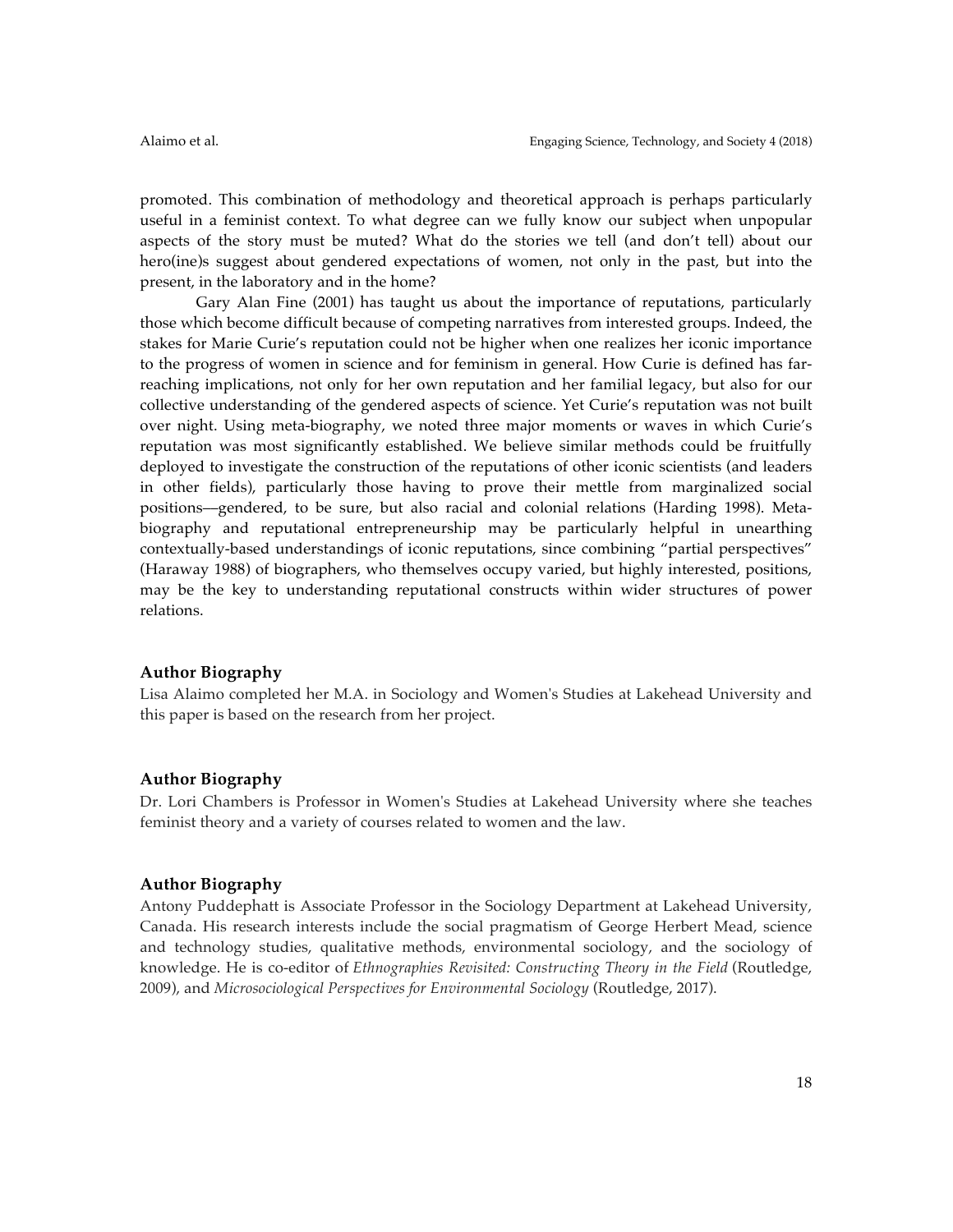### **References**

- Adut, Ari. 2008. *On Scandal: Moral Disturbances in Society, Politics and Art (Structural Analysis in the Social Science).* Cambridge: Cambridge University Press.
- Bergland, R. 2008. *Maria Mitchell and the Sexing of Science: An Astronomer among the American Romantics.* Boston: Beacon Press.
- Birch, Beverly and Christian Birmingham. 1996. *Marie Curie's Search For Radium.* New York: Barron's Educational Series.
- Bromberg, Minna and Gary Alan Fine. 2002. "Resurrecting the Red: Pete Seeger and the Purification of Difficult Reputations." *Social Forces* 80 (4): 1135-1155.
- Browne, J. 2010. "Making Darwin: Biography and the changing representations of Charles Darwin." *Journal of Interdisciplinary History,* 40(3): 347-373.
- Camic, Charles. 1992. "Reputation and Predecessor Selection: Parsons and the Institutionalists." *American Sociological Review*, 57(4): 421-445.
- Camic, Charles and Neil Gross. 2001. "The New Sociology of Ideas," pp 236-249 in Judith R. Blau (ed.) *Blackwell Companion to Sociology*. Maldan, MA: Blackwell Publishing.
- Campion, Amy and Gary Alan Fine. 1998. "Main Street on Main Street: Community Identity and the Reputation of Sinclair Lewis." *Sociology Quarterly* 39 (1): 79-99.
- Curie, Eve. 1938. *Madame Curie.* Paris: Editions Gallimard.
- Curie, Marie. 1923. *Pierre Curie and "Autobiographical Notes."* New York: Macmillan.
- Emling, Shelly. 2012. *Marie Curie and her Daughters: The Private Lives of Sciences First Family.* New York: Palgrave Macmillan.
- Fine, Gary Alan. 2001. *Difficult Reputations: Collective Memories of the Evil, Inept, and Controversial*. Chicago, IL: University of Chicago Press.
- Fine, Gary Alan. 1997. "Scandal, social conditions and the creation of public attention: Fatty Arbuckle and the 'Problem of Hollywood.'" *Social Problems*, 44: 297-321.
- Finney, Ross. 1930. "A Sociologist's view of character education." *Religious Education* 25: 207.
- Frickel, Scott and Neil Gross. 2005. "A General Theory of Scientific/Intellectual
- Movements." *American Sociological Review*, 70(2): 204-232.
- Gabel, Ines. 2013. "Historical Memory and Collective Memory: West Bank Settlers Reconstruct the Past." *Media, Culture & Society* 35(2): 250-259.
- Gamson, Joshua. 2001. "Normal Sins: Sex Scandal Narratives as Institutional Morality Tales." *Social Problems* 48 : 185-205.
- Gidel, H. 2008. *Marie Curie.* Paris: Groupe Flammarion.
- Giroud, F. 1981. *Une Femme Honorable.* Paris: Fayard.
- Goldsmith, Barbara. 2005. *Obsessive Genius: The Inner World of Marie Curie.* New York: W.W. Norton.
- Greene, M.T. 1996. "Writing Scientific Biography," in M. Shortland and R. Yeo (eds.), *Telling*
- *Lives in Science: Essays on Scientific Biography.* Cambridge: Cambridge University Press.
- Hamilton, S. 2009. *Impersonations: Troubling the Person in Law and Culture.* Toronto: University of Toronto Press.
- Harding, Sandra. 1998. *Is Science Multicultural? Postcolonialisms, Feminisms, and Epistemologies*.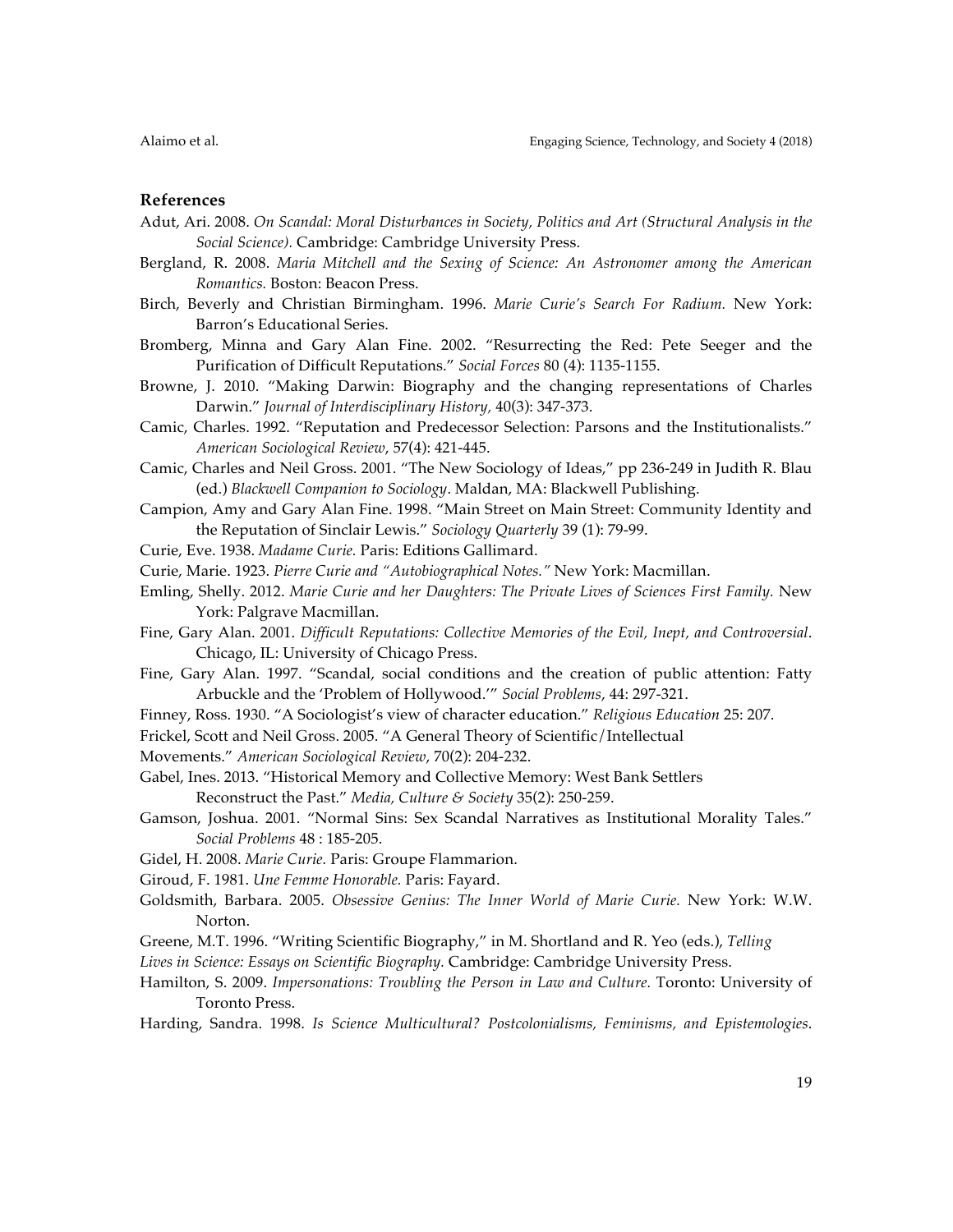Indiana, IN: Indiana University Press.

- Haraway, Donna. 1988. "Situated Knowledges: The Science Question in Feminism and the Privilege of Partial Perspectives." *Feminist Studies*, 14(3): 575-599.
- Hemmungs Wirten, Eva. 2015a. *Making Marie Curie: Intellectual Property and Celebrity Culture in an Age of Information.* Chicago: University of Chicago Press.
- \_\_\_\_\_\_. 2015b. "The Pasteurization of Marie Curie: A (meta)biographical experiment." *Social Studies of Science* 45(4): 597-610.
- Illman, John. 1992. "Curie's Legacy Without Equal." *Calgary Herald,* Nov 28.
- Israel, Kali. 1997. "French Vices and British Liberties: Gender, class and narrative competition in a late Victorian sex scandal." *Social History* 22: 1-26.
- Ivimey, A. 1964. *Marie Curie.* New York: Praeger Publishers.
- Jardins, J. Des. 2010. *The Madame Curie Complex: The Hidden History of Women in*
- *Science.* New York: The Feminist Press.
- Kean, Sam 2010. "Marie Curie, Femme Fatale." *Canadian Newsstand Major Dailies* August 18, A13.
- Kohlstedt, Sally, Gregory. 1999. *History of Women in the Sciences: Readings from Isis.* Chicago and London: University of Chicago Press.
- Lamont, Michele. 1987. "How to Become a Dominant French Philosopher: The Case of Jacques Derrida." *American Journal of Sociology*, 93(3): 584-622.
- Lang, Gladys and Lang, Kurt. 2001. *Etched in Memory: The building and survival of artistic reputation.*  University of Illinois Press.
- Langevin-Joliot, Helene. 1998. "Radium, Marie Curie and Modern Science." *Radiation Research*  150(5): S3-S8.
- Lemire, L. 2001. *Marie Curie.* Paris: Perrin.
- Lorber, Judith. 1984. *Women Physicians: Carers, Status and Power.* New York: Tavistock.
- MacLeod, Elizabeth. 2004. *Marie Curie: A Brilliant Life.* Toronto: Kids Can Press.
- Macklis, Roger M. 2002. "Scientist, Technologist, Proto-Feminist, Superstar." *Science* 295 (5560): 1647-1648.
- McLaughlin, Neil. 1998. "How to Become a Forgotten Intellectual: Intellectual Movements and the Rise and Fall of Erich Fromm." *Sociological Forum*, 13(2): 215-246.
- Miller, Connie. 2007. *Marie Curie and Radioactivity*. Minnesota: Capstone Press.
- Mills, Don. 2011. "Greatest Polish Woman of All Time to be Honoured with Special Events." *Canadian Newsstand Major Dailies* March 08, p. 44.
- Naffine, N. 1998. "The legal structure of self-ownership: Or the self-possessed man and the woman possessed." *Journal of Law and Society* 25 (2): 193-212.
- Nye, Mary Jo. 2006. "Scientific Biography: History of Science by Another Means?" *The University of Chicago Press* 97(2): 322-329.
- Puddephatt, Antony and Neil McLaughlin. 2007. "The Sociology of Knowledge," pp. 239-248 in Clifton D. Bryant and Dennis L. Peck (eds.) 21<sup>*c*</sup> *Century Sociology: A Reference Handbook, Volume 2*. Thousand Oaks, California: Sage Publications.
- Pycior, Helena M. 1993. "Reaping the Benefits of Collaboration While Avoiding its Pitfalls: Marie